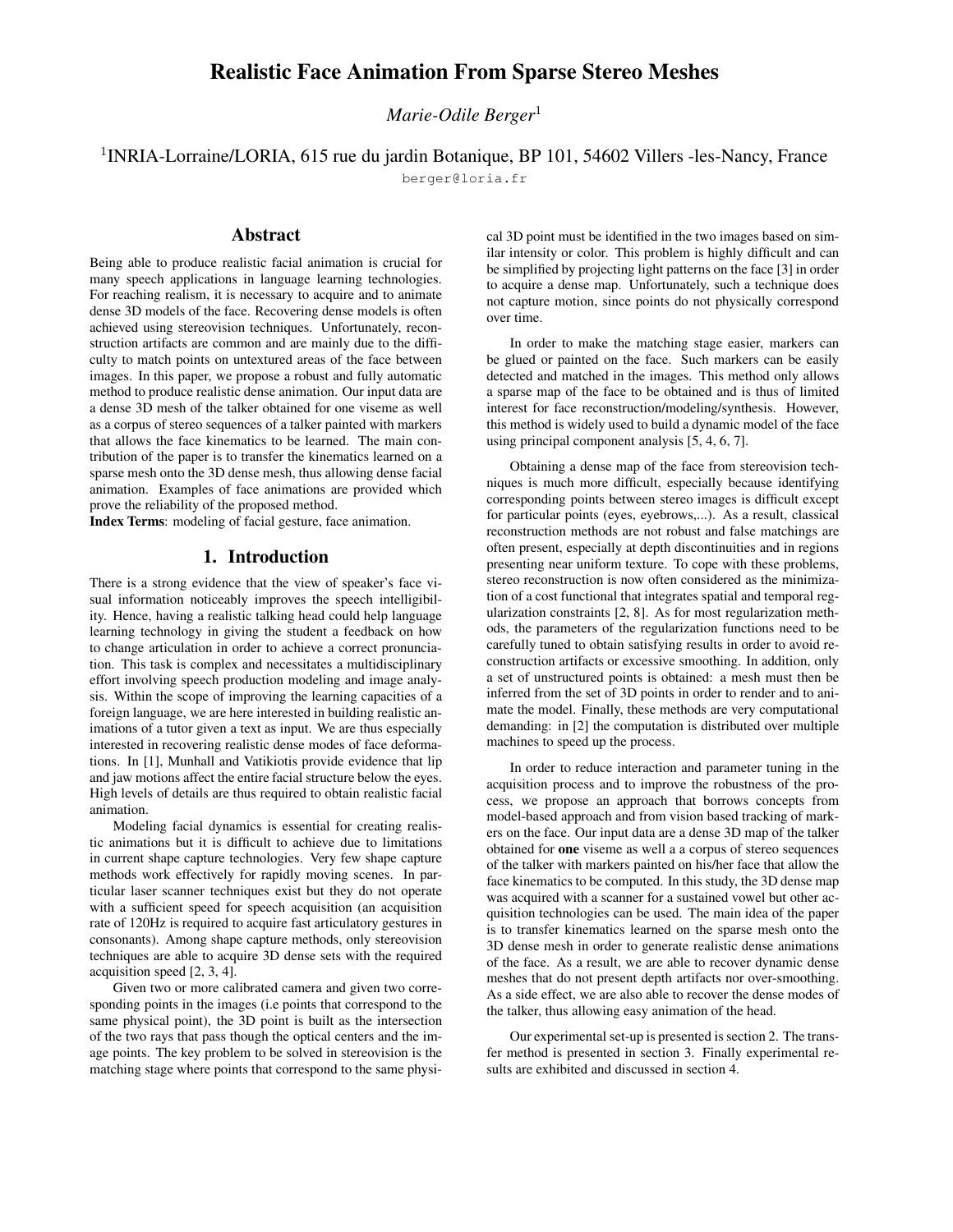## **2. The experimental set-up**

Our method requires the acquisition of one 3D dense mesh of the talker. In our study, this dense mesh was acquired with the Inspeck mega capturor (www.inspeck.com) for the sustained /a/ sound because the lips are fully visible for this sound. In order to learn the face kinematics, a classical stereovision system with two cameras has been used to record a corpus. The acquisition rate of the cameras is 120 images/frames which is sufficient to capture fast movements of the articlulators (further details on this system can be found in [7]). Markers were painted on the face of the talker in order to make automatic the matching and the reconstruction stage. With 45 points on the lips and a total of 200 points on the part of the face that is influenced by speech, the recovery of face kinematics is quite detailed. Our experiments proves that between 5 to 7 PCA modes are sufficient to describe the face kinematics.

The experimental set-up and the input data are shown in Fig.1. Fig.1.a is a snapshot of the acquisition set up for the sparse corpus. Fig.1.b and c are two stereo images of the talker. Note that the points on the top of the head are used to compensate for head motions. Fig. 1.d is an example of the sparse mesh obtained with the stereo system. Finally, Fig.1.e is the dense mesh acquired for the /a/ sound.

In order to express the sparse and the dense meshes in the same frame coordinate, the two meshes are registered using the iterative closest point algorithm (ICP). Specifically, as the vertices of the sparse mesh belong to the face, registration is performed by computed the displacement R,T which minimizes:

$$
Min_{R,T} \sum_{M \in Sparse\ Mesh} d(RM + T, Dense\ Mesh)
$$

## **3. Transferring sparse face dynamics onto the 3D dense mesh**

Given a 3D dense mesh and the face kinematics, our goal is now to transfer the change in shape exhibited on the sparse meshes onto the dense mesh during speech articulation. The problem of deformation transfer plays a central role in computer graphics and aims at applying the deformation exhibited by a source onto a different target object [9, 10]. Such techniques are commonly used in animation to reproduce body animation from one character to another. Our particular application is in some sense a transfer problem: the source is here the sparse mesh kinematics and the problem is to reproduce on the 3D dense mesh the motion defined by the sparse mesh (Fig. 2).

Deformation transfer was used for expression cloning in [9] for animation purpose. In this approach, a mapping between the vertices of the source and the target was required and a radial based function was used to approximate the mapping between the two surfaces globally. Heuristics were then used to adapt the direction and scale of displacement vectors to account for local variations of shape and proportion between faces. This approach is well suited to animation of characters because only a rough visual agreement is required. Unfortunately, such global modeling of face deformations is not suited to our study because high fidelity to local gestures and constraints of speech articulation is needed.

Representing the deformation as a collection of affine transformations defined on each facet of the mesh was advocated in[10] because deformations can be locally controlled and global non linear deformations of the surface can be easily considered. It is important to note that correspondences of the three vertices of a facet before and after deformation do not fully determine the affine transformation since they do not establish how the space perpendicular to the facet deforms. In [10], a fourth undeformed vertex perpendicular to the facet and at a distance 1 was defined to allow computation of the full affine transformation. As a consequence, the transformation in the space perpendicular to the facet preserves distances which restricts the bending properties of the surface.

In the present work, we start from the local affine parameterization and extend it to our particular purpose by considering an affine framework both for the matching step and the deformation of the facets. Each point of the dense mesh is matched with one of the facet of the reference sparse mesh. This point is then affinely defined with respect to the facet. The coordinates of this physical point for a new sound are then recovered as the point with the same affine coordinates with respect to the corresponding facet of the target sound. Our main contributions are two-fold:

- we define an automatic affine mapping process between the dense mesh and the sparse mesh,
- we compute a complete affine deformation for each facet, especially in the space perpendicular to the facet.

#### **3.1. Affine mapping of the sparse and the dense mesh**

Matching curves or surfaces - i.e find point to point correspondences between two structures- is still considered as a difficult problem. The main difficulty is to find a matching process that preserves the topological and differential properties of the surfaces. To only mention some desirable properties, the process must be continuous (two nearby points on the surface are matched with nearby points of the other), the pairing must align local shapes (loosely speaking, this means that flat regions are matched with flat regions, strongly curved regions are matched with strongly curved regions) and smooth regions must be matched with smooth unfolded regions .

The aim of this step is to affinely map the dense mesh onto the sparse mesh in order to later transfer the sparse motion onto the dense mesh. For sake of clarity, the mapping process is first explained in 2D (Fig. 3). The discrete normal at each vertex  $A$  of the sparse mesh is first computed and is denoted as  $N_A$ in the following. The 2D space around the curve can thus be partitioned in cells. Each point around the sparse mesh can thus be associated with a unique cell except if the curve is almost self intersecting or presents rapid curvature variations. In this latter case, the point is affected to the nearest facet. Thinks can be easily extended to 3D space using 3D cells.

Given a point  $M$  on the dense mesh, its corresponding point  $H$  on the sparse mesh is computed with an affine projection.  $H$ is defined as the point with affine coordinates  $(\alpha, \beta, 1 - \alpha - \beta)$ such that HM and  $\alpha N_a + \beta N_b + (1 - \alpha - \beta)N_c$  are collinear. This way, a regular matching is induced between the dense and the sparse mesh that respect the common points between the two meshes. To get a better idea of this matching stage, the points of the dense mesh associated to the same triangular facet of the sparse map are drawn with the same color in Fig. 3 (below). This figure proves that the matching process is reliable.

#### **3.2. Defining the transfer process**

Let us recall that the transfer function is represented as a collection of affine transformations defined on each facet of the mesh.

Given a facet *ABC* of the reference sparse mesh and its position  $A'B'C'$  in the target sparse mesh, we want to compute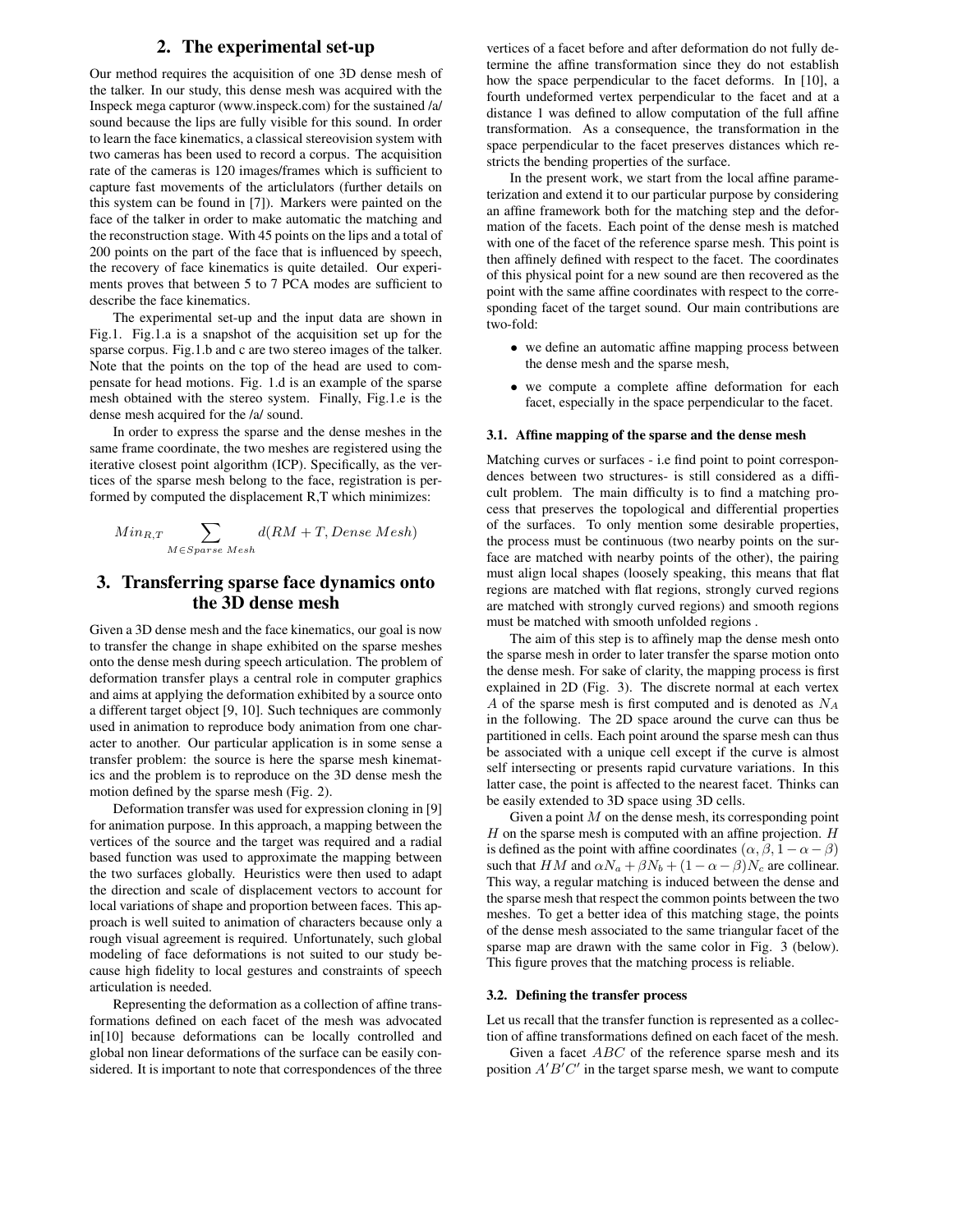

Figure 1: Input data of the system: (a):The stereovision system; (b and c) a couple of stereovision images ; (d): reconstruction of the sparse mesh; (e): the 3D dense map obtained for the /a/ sound.



Figure 2: The transfer problem: reproduce the kinematics of the sparse mesh on the dense mesh.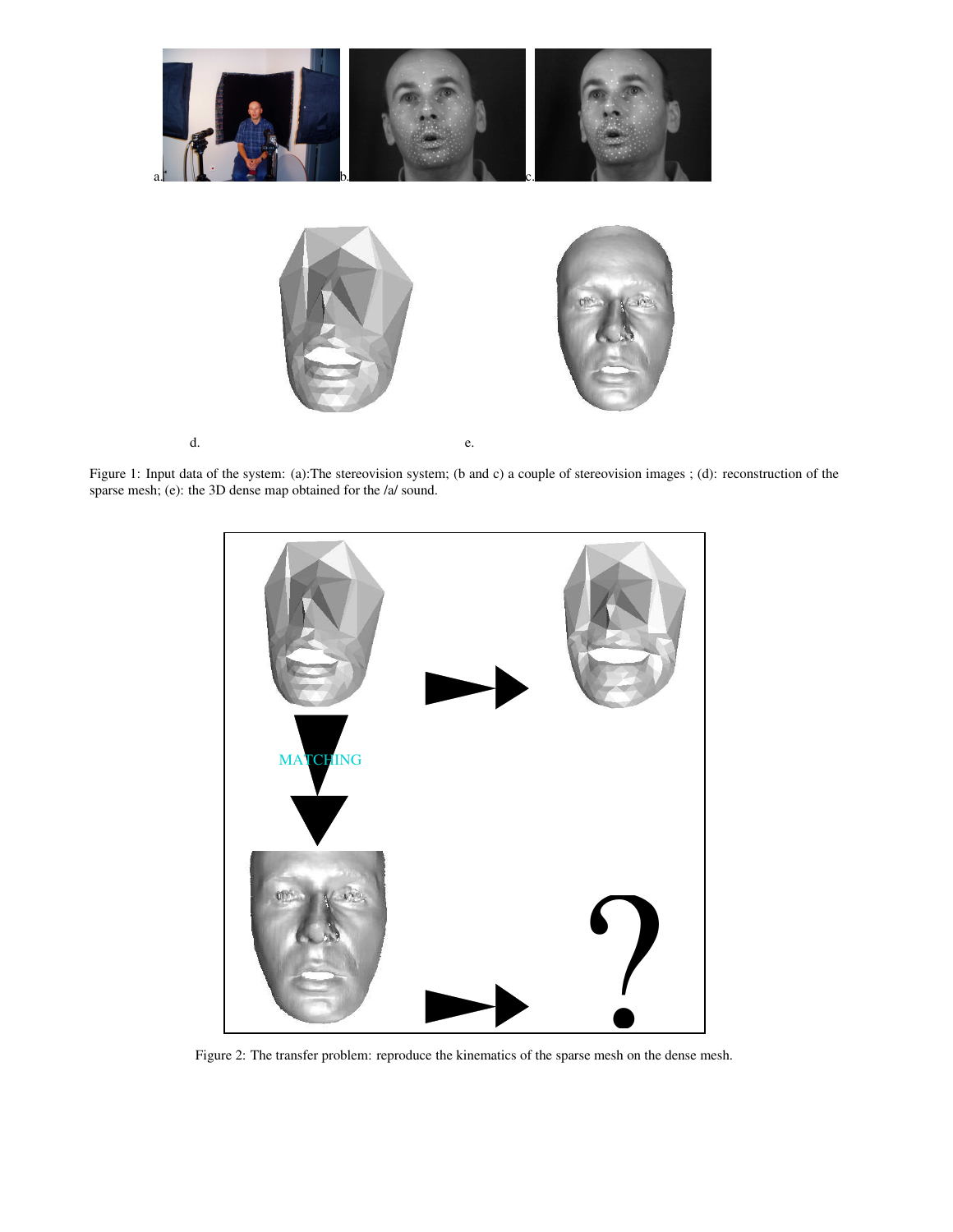

Figure 3: Matching the dense with the sparse mesh. a:Affine projection in 2D, b: the matching stage.

for each point M associated with ABC its position  $f(M)$  after motion.  $f$  is known at the vertices of the facets because the points of the sparse mesh correspond over time:

$$
f(A) = A', f(B) = B' \text{ and } f(C) = C' \tag{1}
$$

 $f$  is thus defined for each point of the facet ABC. Defining the complete transfer function needs to define what appends in the space perpendicular to ABC (Fig. 4). As the kinematics is defined by the evolution of a triangular mesh, it seems natural to define the transfer function by taking into account not only the correspondences between points but also the evolution of the curvature of the surface between the target and the reference sparse mesh. For a mesh surface, the curvature at a vertex  $P$  is defined as [11]:

$$
K=2\pi-\sum\alpha_i
$$

where  $\alpha_i$  are the angles between successive edges at P. This means that the triangular surface can be approximated by a sphere with radii K. K encodes information for each vertex on the bending of the surface. Imposing that the curvature vectors correspond yields additional constraints on f:

$$
f(K_A N_A) = K'_A N'_A
$$
  
\n
$$
f(K_B N_B) = K'_B N_B
$$
  
\n
$$
f(K_C N_C) = K'_C N_C
$$
\n(2)

These equations convey information not only on the considered facet but also on the neighboring facets.

Beeing affine, f has 12 degrees of freedom. After having imposed constraints on vertices correspondences, there are still 3 degrees of freedom. Using one curvature constraint is theoretically sufficient to solve for  $f$ . However, in order to take



Figure 4: The transfer process.

into account all the curvature information we compute  $f$  as the affine transformation that exactly satisfies equation(1) and that satisfies the curvature constraints (2) in the least square sense. The solution to this linear constrained optimization problem can be obtained using classical singular value decomposition techniques (SVD) [12].

Each 3D point of the dense map associated with the facet ABC is then transferred using the computed affine function  $f$ .

## **4. Results**

As a result, given one dense mesh of the talker for a reference sound, any dense map for another target sound considered in the sparse sequences can be recovered. In our experiments the /a/ sound was chosen as the reference. The sparse mesh and the dense mesh are exhibited in Fig. 5.a and Fig. 5.d. The dense mesh transfer was then tested on the /aka/ speech sequence. Some sparse meshes are shown (Fig.5.b and c) and the computed dense meshes are exhibited in (Fig.5.e and f).

Using the same reference sound, results of mesh transfer are shown in Fig. 6 on the /any/ speech sequence.

The visual impression of the recovered dense meshes is very good and the method is able to produce realistic expressions of the whole face.

As the lips are not fully visible on the sparse map, transfer is unable to give a realistic animation of the complete lips. That is the reason why results only exhibit the parts of the lips that were visible on the sparse data. We plan to complete the dense mesh with a lip model in the near future.

An important application of our method concerns the computation of the modes of the dense mesh. Indeed, the transfer process can be used to transfer the modes of the PCA computed from the sparse data onto the dense data. This allows the dense modes to be obtained, thus enabling the animation of the dense talking head.

## **5. Conclusion**

A parameter free robust method for realistic dense mesh animation has been presented in this paper. This method does not require expensive materials: two cameras are needed for kinematics acquisition and only one dense mesh of the talker is needed. Its primary interest is to produce realistic animations of the whole face without requiring any parameter tuning. Our first results are very promising.

Perceptive evaluation of the process will be conducted in the very near future. Our aim is to determine to what extent this realistic face animation improves speech intelligibility.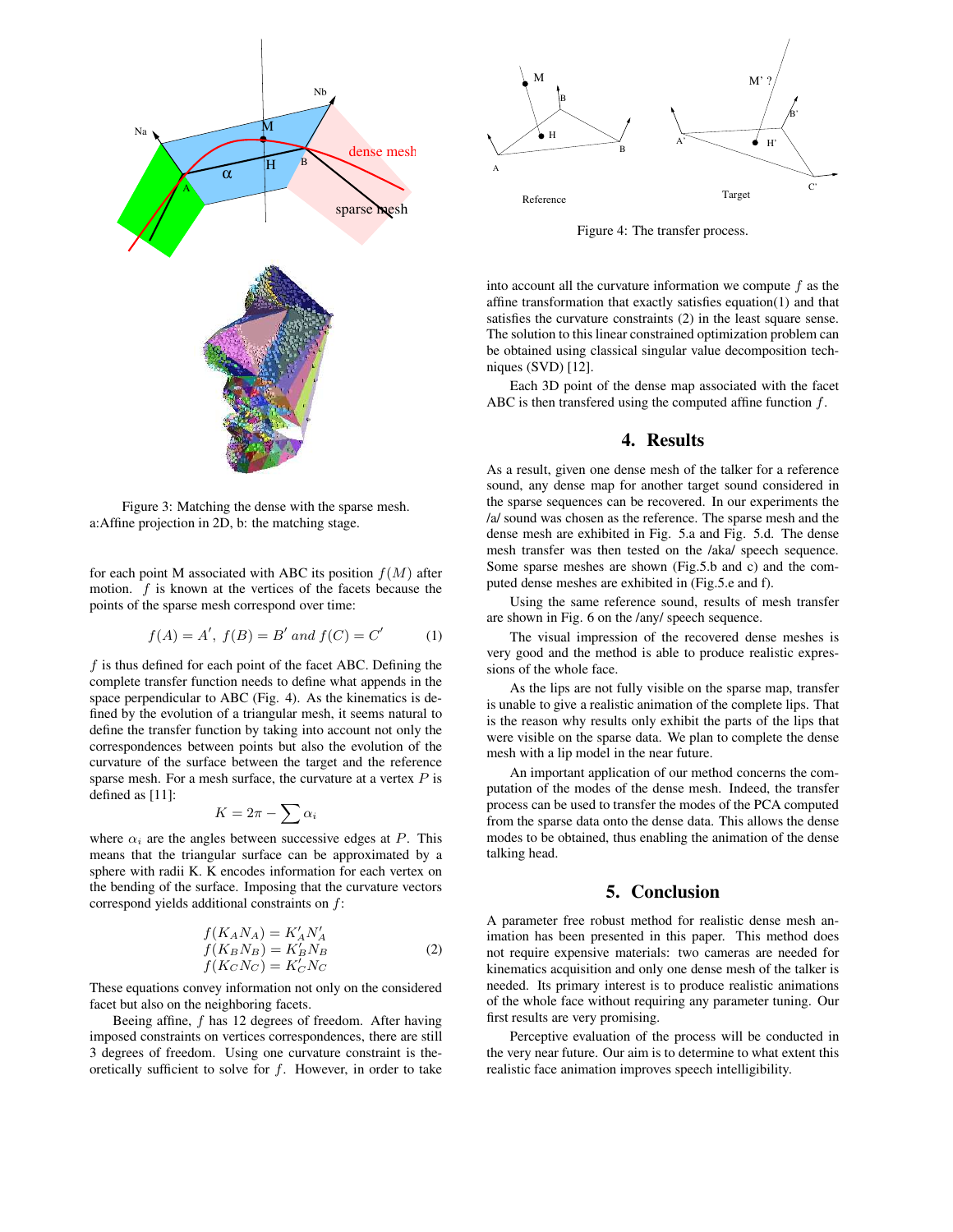

Figure 5: Examples of dense face generation during the /aka/ sound: (a) is the reference sparse mesh and (d) is the corresponding dense model. (d) and (f) are the dense meshes generated from the sparse meshes b and c.



Figure 6: Dense face generation during the /any/ sound.